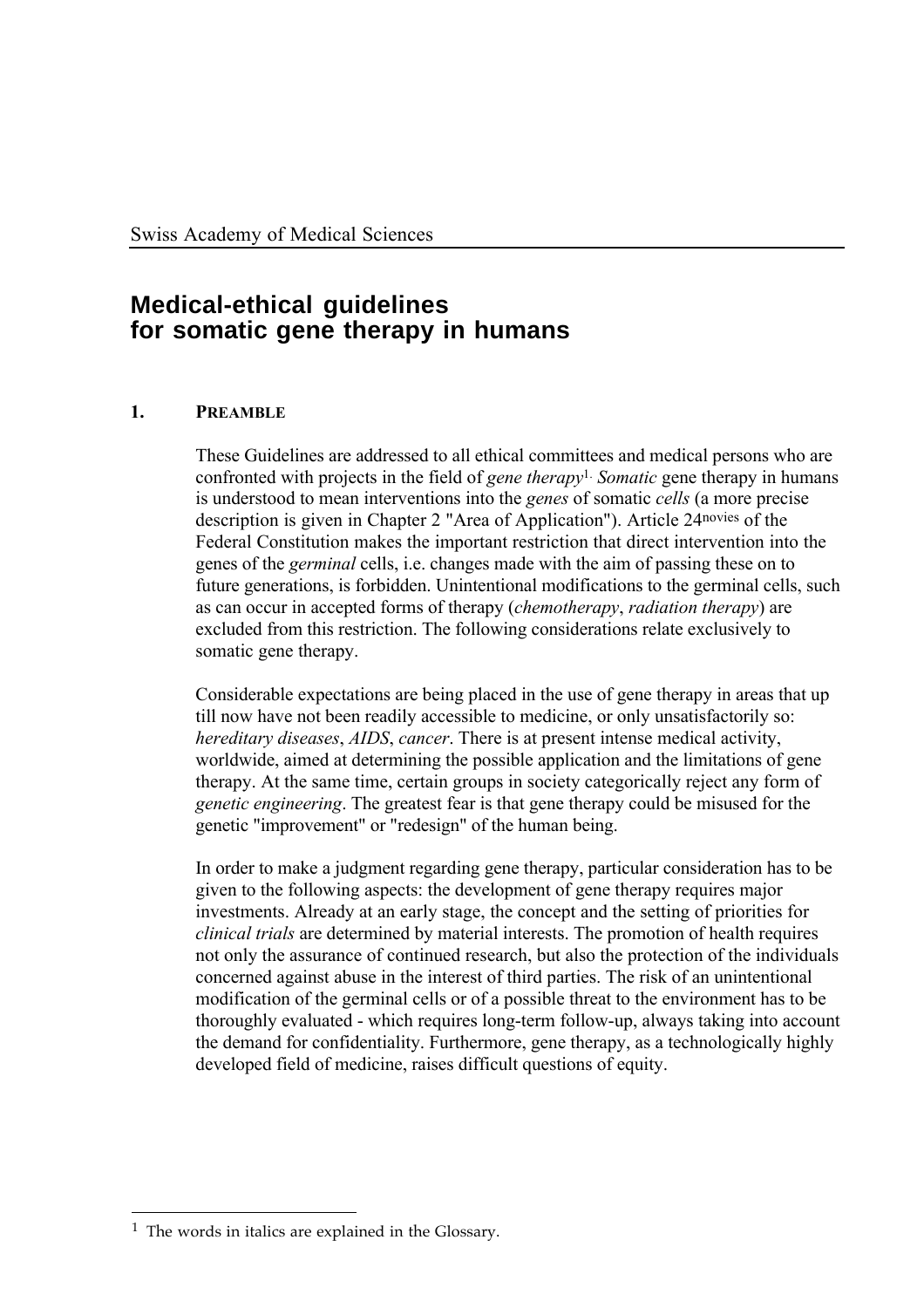#### **2. AREA OF APPLICATION**

We understand gene therapy in *human medicine* to mean a modification to the *genetic programme* of cells, undertaken for the purpose of therapy or *prophylaxis*. This can be done either by specifically changing the structure or the function of individual genes in the human body in the long term, or by introducing into the human body *nucleic acid sequences* created by means of genetic engineering. With somatic gene therapy, hereditary transmission of the altered genes is neither intended nor desirable. Hence every effort must be made to prevent any changes to the germinal cells; in principle, the consequences of gene therapy must be restricted to the individual treated.

The following interventions do not belong to somatic gene therapy:

- a) organ, tissue and cell transplantations, provided no genetic changes were made to the donor tissue before transplantation;
- b) radiotherapy, cytostatic therapy and treatment with nucleoside analogues;
- c) treatment with drugs manufactured by means of genetic engineering;
- d) *therapeutic* modulation of gene expression.

#### **3. PRINCIPLES**

Gene therapy is only admissible under the following conditions:

- 3.1 The guidelines of the Swiss Academy of Medical Sciences on experimental research in humans are observed.
- 3.2 The Federal Committee for Biological Safety (EFBS/CFSB) has appraised and approved the proposed procedure from the scientific and technological points of view. The result of this appraisal and its justification must be made available, in an appropriate form, to all those entitled to have access to it.
- 3.3 Confidentiality of the *genetic data* of the persons treated is guaranteed.
- 3.4 The long-term follow-up of the consequences of the treatment by a central authority is guaranteed, according to the Federal Law for the Protection of Personal Data (Datenschutz-Gesetz, state 1.1.1995).
- 3.5 There must be a *medical indication* for the treatment. Gene therapy is only to be advocated if it is at least comparable to conventional procedures in regard to prognosis, risks and quality of life, and if it can be expected to provide clear benefits in the future.
- 3.6 The risks must be reasonably justifiable in relation to the chances of cure or alleviation and the severity of the disease. In particular, the risk of an unintentional modification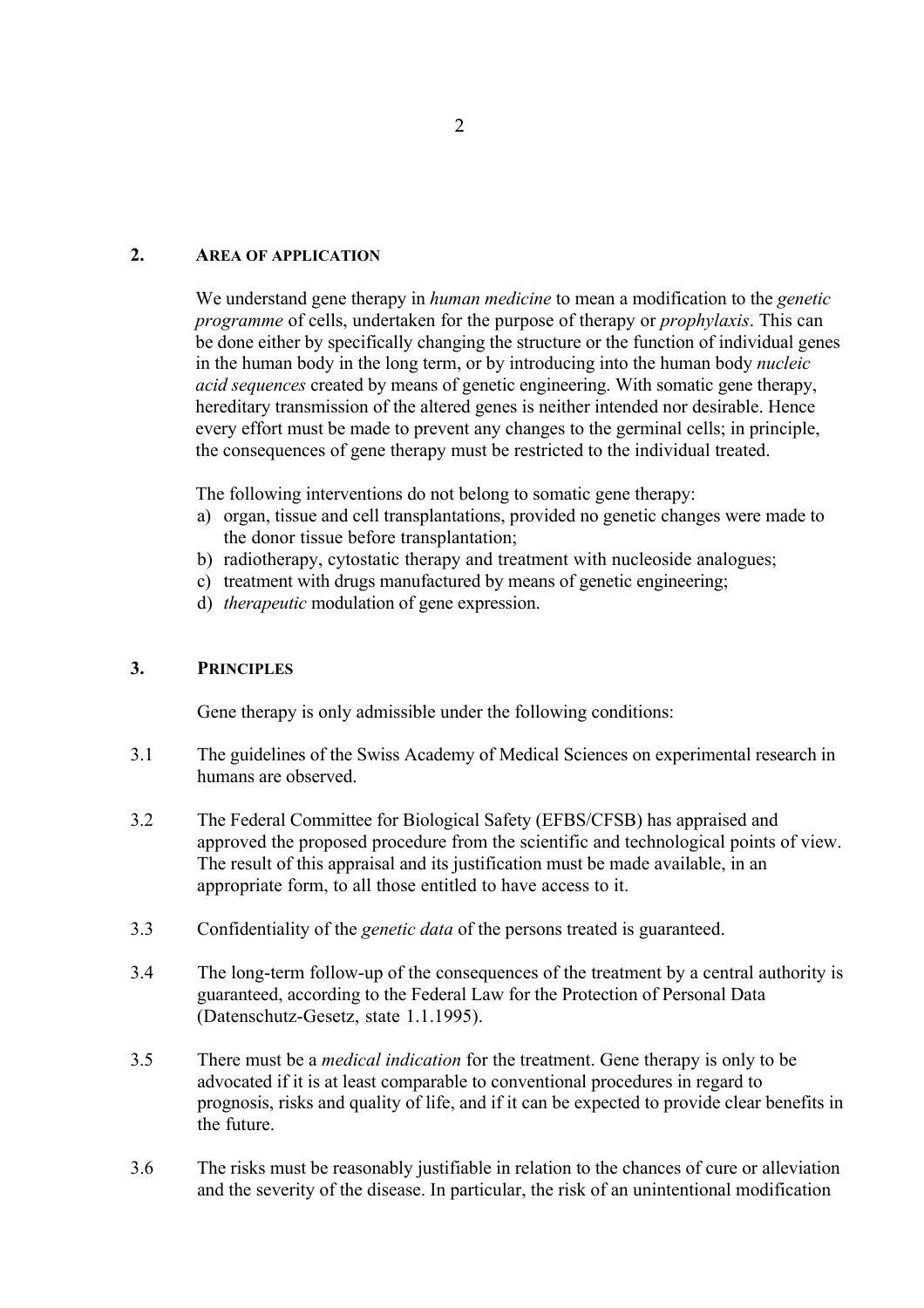of the germinal cells, as a side effect, must be kept to the minimum and weighted appropriately.

3.7 The individuals concerned or their legal representatives are adequately informed of the nature of the proposed therapy and of the possible risks and have, in full knowledge of the implications, freely given their consent to the treatment.

#### **4. COMMENTARY**

#### **re 1. Preamble:**

For the time being, only a small section of the world population will be able to benefit from gene therapy. In order to avoid discrimination against developing countries steps could be taken to promote research into less costly procedures. Future developments in this field promise, for example, to provide cheap vaccines resistant to tropical conditions. In this as in other areas there is no other practicable way to gradually close the gap between industrialised and developing countries.

#### **re 2. Area of application:**

It is difficult to give a clear, unequivocal definition of gene therapy, as on the one hand one would like to include in it all conceivable developments in this field, while on the other one would not wish to introduce new regulations for long-established procedures.

- For example, certain *live vaccines* (e.g. *poliomyelitis*, yellow fever) cause a modification of the genetic programme of cells, although one cannot classify this type of vaccination, which has been practised for 40 years, as gene therapy. On the other hand, vaccinations with pure *DNA*, which lead to temporary *reprogramming* of certain somatic cells, have to be considered as gene therapy.
- Genes, like *hormones* or *cytokines*, can be activated or neutralised by drugs, a process that one would not wish to classify as gene therapy, whereas the use of chemically modified *RNA*, such as *anti-sense RNA*, for example, should be considered as gene therapy.
- The *implantation* of cells or organs that have been genetically altered falls within the definition of gene therapy, even if the patient's own cells are not subjected to genetic modification.
- The genetic modification of cells of human origin "*in vitro*" is considered as gene therapy, provided the modified cells are implanted into a human organism.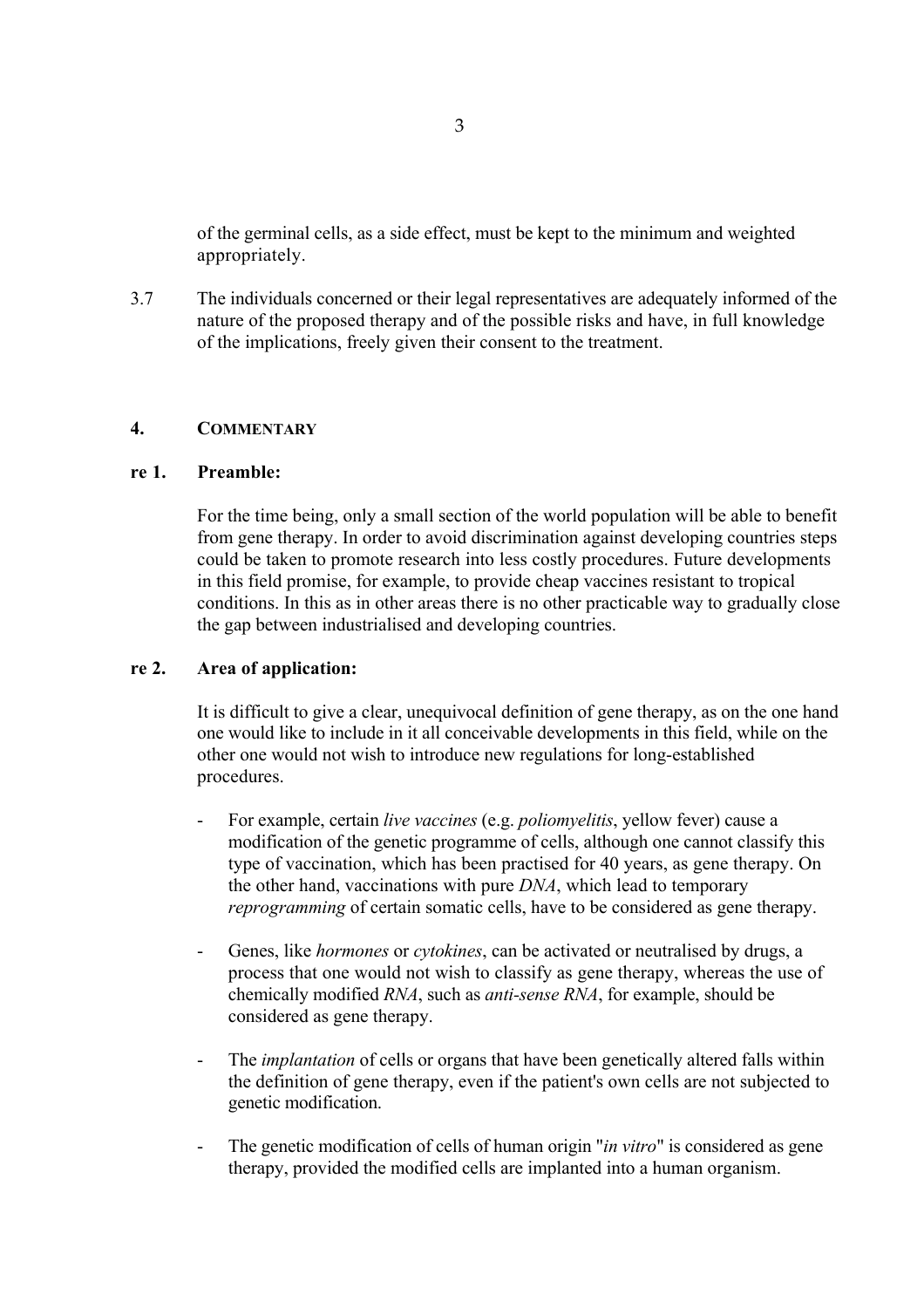#### **re 3. Principles:**

- re 3.1 The success rate obtained with gene therapy is still modest. It can be expected that in the foreseeable future every gene therapy project will constitute a *research study in humans* and will thus be subject to the corresponding SAMS guidelines.
- re 3.2 Even a purely technical study, designed to assess safety aspects only, will not be permitted without prior appraisal of risks in relation to benefits. It is therefore important that the responsible ethical committees and the persons who are directly involved (including the patients to be treated) are aware of the considerations that have led the EFBS to grant a safety certificate authorising the use of gene therapy in each individual case.
- re 3.3 Genetic data require special protection, since they can have life-long consequences for the individual.
- re 3.4 Possible consequences of gene therapy that do not become *clinically manifest* or detectable for several years could only be recognised if follow-up is guaranteed and if all gene-therapy studies carried out in humans are recorded and stored in a central registry for Switzerland. Follow-up controls with *eugenic purposes* in mind are not permitted.
- re 3.5 This in itself normal requirement, which applies to all medical interventions, assumes particular importance here, because it can be envisaged that the indications for gene therapy will change in the course of time. In a first phase, gene therapy will be used only in certain serious diseases. Later, less serious diseases will also undoubtedly be considered, A threshold will be approached where it could be more a question of "improvement" than "cure" or "alleviation". This threshold should not be crossed. The ambition to use a new form of therapy must not lead either doctors or patients to wish to obtain a therapeutic success with gene therapy at any price, in cases where traditional procedures are available.
- re 3.6 Even when the greatest care is taken, unwanted effects on the germinal cells cannot be entirely excluded. The mere possibility of a modification of the germinal cells, as a side effect, does not however in itself constitute an absolute obstacle to the ethical justifiability of a gene therapy. There are also recognised methods of treatment, e.g. radiation therapy or *cytotoxic* chemotherapy, in which the possibility of changes in germinal cells is accepted.
- re 3.7 This, too, is a normal requirement to which particular weight has to be given, because gene therapy is new, unfamiliar and complex and is accompanied by equally exaggerated hopes and fears. Care must be taken to ensure that the persons concerned are aware of the decision as to what is to happen to them, so that they can give their informed consent.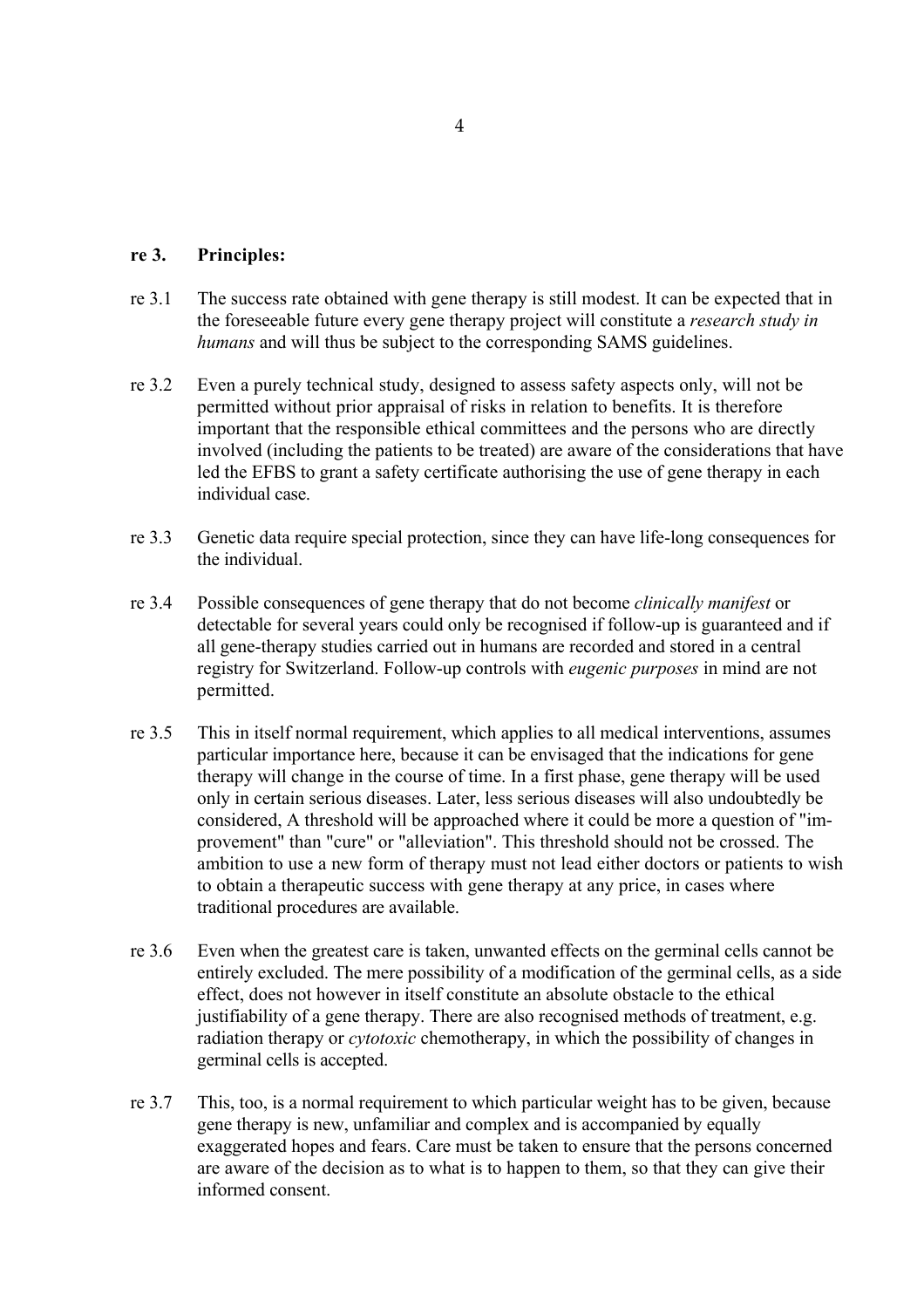*These guidelines were approved by the Senate of the SAMS on June 3, 1998.*

*Prof. W.H. Hitzig, Chairman of the Central Ethical Committee*

## **LITERATURE**

## **A GUIDELINES / LAWS:**

SAMS: Richtlinien für Forschungsuntersuchungen am Menschen (Guidelines for Research Investigations in Humans). SAeZ 1982;63:617-9. / Revised version 1997, SAeZ 78: 1585-92, BMS 78: 1593-1600.

SAMS: Richtlinien für genetische Untersuchungen am Menschen (Guidelines for Genetic Investigations in Humans) (1993). SAeZ 1993;74:1449-53. (Supplement SAeZ 1994;75:144).

SAMS: Medical-ethical Guidelines for Genetic Investigations in Humans. Swiss Medical Weekly 1994;124:974-9.

SAMS: Richtlinien für die Organisation und Tätigkeit medizinisch-ethischer Kommissionen zur Beurteilung von Forschungsuntersuchungen am Menschen (Guidelines for the Organisation and Activity of Medical-ethical Committees for the Appraisal of Research in Humans). SAeZ 1989;70:1743-5.

Swiss Committee for Biological Safety in Research and Technology (SKBS): Richtlinien für das Arbeiten mit gentechnisch veränderten Organismen (Guidelines for Working with Geneticallyengineered Organisms), Secretariat of the SKBS, Zurich 1995.

Council for International Organizations of Medical Sciences (CIOMS) in collaboration with the World Health Organization (WHO): International ethical guidelines for biomedical research involving human subjects, Geneva 1993.

European Commission. General Secretariat. Advisory Group for the Ethics of Biotechnology: Les aspects éthiques de la thérapie génique (The ethical aspects of gene therapy). Press Dossier of 13 December 1994.

Swiss Federal Law on Data Protection (Datenschutz-Gesetz) of 19 June 1992. Updated: 1.1.1995.

Regulations of the IKS (Swiss drug regulatory authority) for drugs in clinical research, of 18.11.1993.

Swiss Law on the Environment, Chapter 5: Gentechnisch veränderte Erreger (Geneticallyengineered pathogens): Art. 1.3, Art. 2, 2-4, Art. 29, Art. 29b, Art. 29d.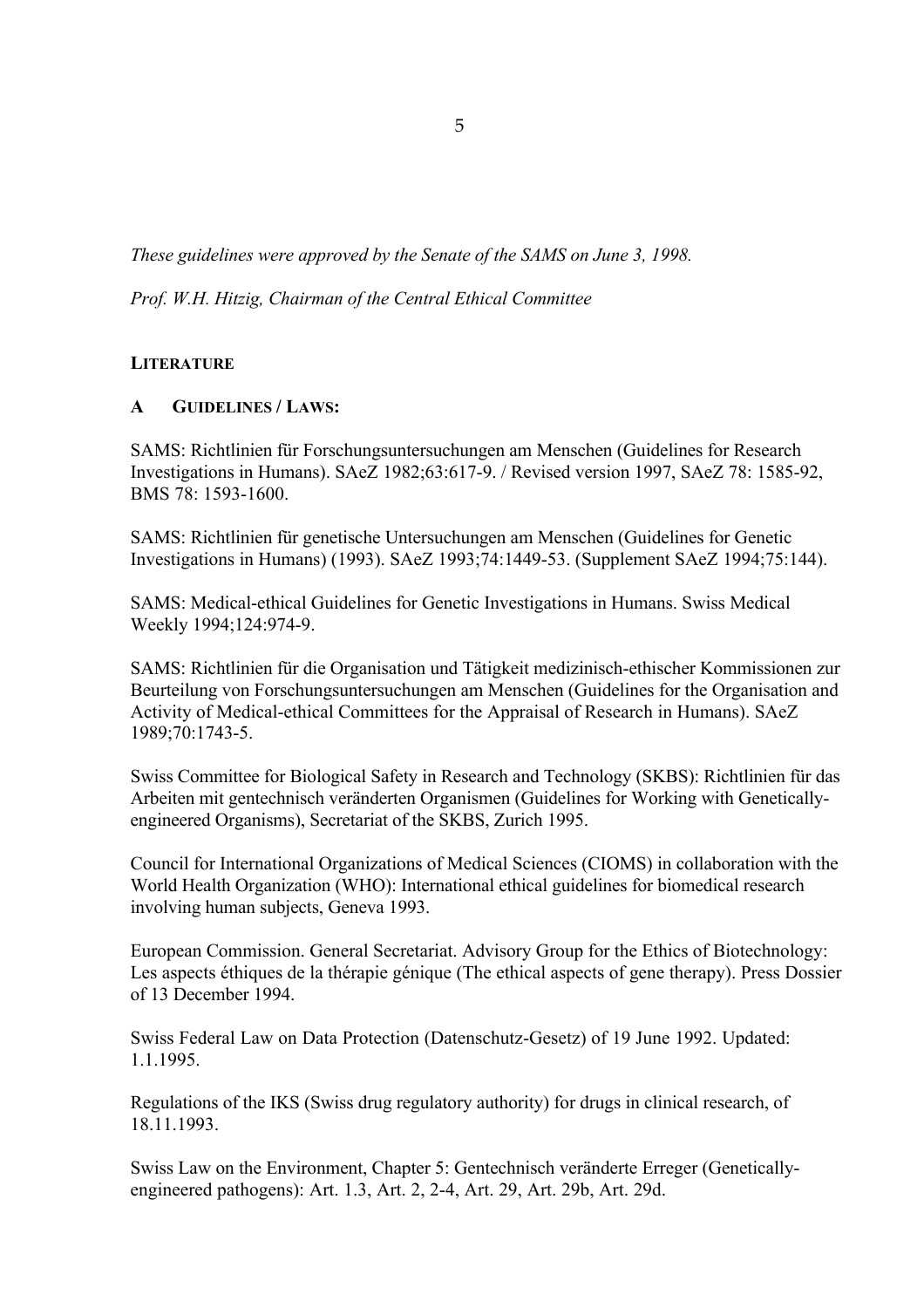#### **B REVIEWS**

Bayertz K., Schmidtke J., Schreiber H.-L.: Somatische Gentherapie. Medizinische, ethische und juristische Aspekte (Somatic gene therapy. Medical, ethical and legal aspects). Stuttgart 1995.

Blau H.M., Springer M.J.: Gene therapy - a novel form of drug delivery. New England Journal of Medicine, 1204-1207, 1995.

Chalmers D.R.C., Nicol D.: Current regulation of human genetic research and therapy in Australia. First Turku Congress on Genetic Ethics, Turku (Finland) 1995.

Dorin J.: Somatic gene therapy. Optimism tempered by reality. Brit. Med. J. 312, 232-4, 1996.

Editorial: Gene therapy: when, and for what? Lancet 345, 739-740, 1995.

Gelzer J., Müller Hj.: Gentherapie am Menschen (Gene therapy in humans), CIOMS Inuyama/Nagoya Declaration 1995, SAeZ 77, 1245-1246, 1996, Bull. Méd. Suisses 1476-1477, 1996.

Gentherapie (Gene therapy). In: Die Bedeutung der Molekularbiologie in der Medizin (The significance of molecular biology in medicine). Der Internist 2, 175-177, 1994.

Halter H.: Ist Gentechnologie unmoralisch? (Is genetic engineering immoral?) Schweiz. Med. Wochenschrift 124, 1749-1757, 1994.

Leiden M.J.: Gene therapy - Promise, Pitfalls and Prognosis, New Engl. J. of Medicine 333, 871-872, 1995.

Mauron A., Thévoz JM. Thérapie génique: Faut-il une réglementation spécifique? Cahiers médico-sociaux 1995;39:165-81.

Müller Hj.: Genpharmakologie: Begriffe, Anwendungsfelder, Probleme (Genetic pharmacology: terminology, indications, problems). Therapeut. Umschau 1995;52:853-8.

Müller Hj., Rehmann-Sutter C.: Gentherapie und Ethik. (Gene therapy and ethics.). Schweiz Med Wochenschr 1995;125:34-41.

Rehmann-Sutter C., Müller Hj. (Ed.): Ethik und Gentherapie. Zum praktischen Diskurs um die molekulare Medizin (Ethics and gene therapy. The practical discussion of molecular medicine), Tübingen 1995.

SAMS, Keberle S., Müller Hj.: Gentechnologie, Chance und Herausforderung für die Medizin (Genetic engineering, an opportunity and a challenge for medicine) 2nd Edition 1994.

Special News Report: Gene therapy's growing pains, Science 1995;269:1050-5.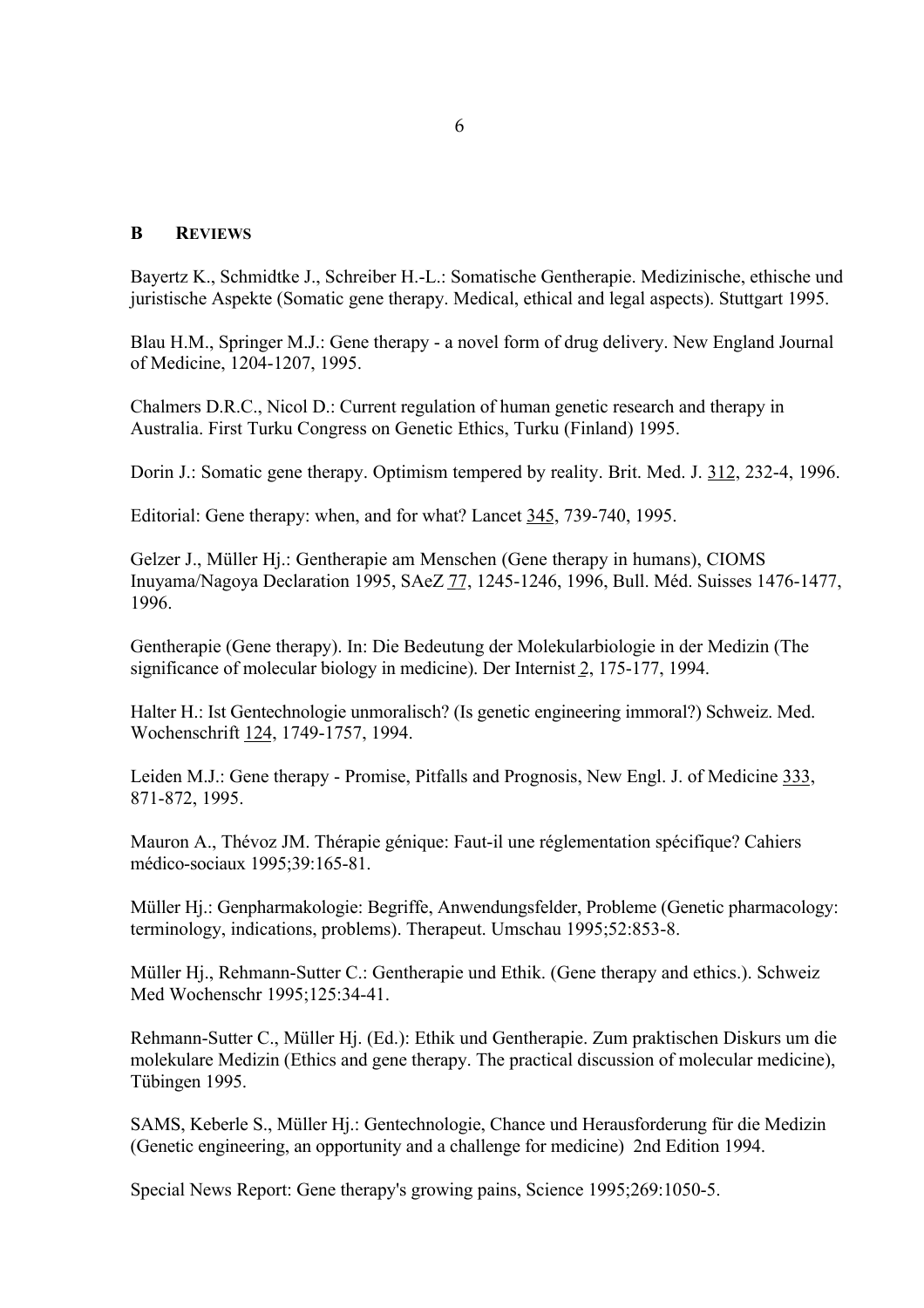Walters LeRoy: The ethics of human gene therapy, Nature 1986;320:225-7.

\*\*\*\*\*\*\*

**GLOSSARY**

**AIDS**: Immunodeficiency caused by infection with *HIV*.

**Anti-sense RNA**: Ribonucleic acid (RNA), the nucleic-acid sequence of which is selected in such a way that it combines with an endogenous nucleic-acid sequence and in this way interferes with its function.

**Cancer**: Malignant cell proliferation which penetrates into the surrounding healthy tissue with a tendency to the formation of metastases.

**Cell**: The basic element of all living tissue. A cell consists of a cell membrane, a cell body and a nucleus. Cells multiply by cellular division.

**Chemotherapy**: Treatment by means of chemically defined, synthetically produced substances. This term is used mainly in connection with the treatment of cancer and infectious diseases.

**Clinically manifest**: Detectable on the basis of the signs and symptoms of a disease.

**Clinical trial**: The use of a diagnostic or therapeutic procedure carried out in humans with the aim of determining its effectiveness, safety and risks.

**Cytokines**: Substances produced by certain cells, which facilitate multiple interactions between them, as well as with other cell populations.

**Cytotoxic**: Toxic for certain cells. The aim of cytotoxic therapy is to destroy cells that are unhealthy, without too greatly affecting the other, healthy cells.

**DNA**: Desoxyribonucleic acid, one of the two forms of nucleic acid, which form the basis of all living organisms (with the exception of certain viruses).

**Eugenic purpose**: Intentional manipulation of human heredity with the aim of "improving" the human race or with other specific objectives.

**Gene**: Sequence of hereditary information. Genes are composed of nucleic acid. Genes are either "activated" or "inactivated". In the activated state they govern the formation of certain proteins.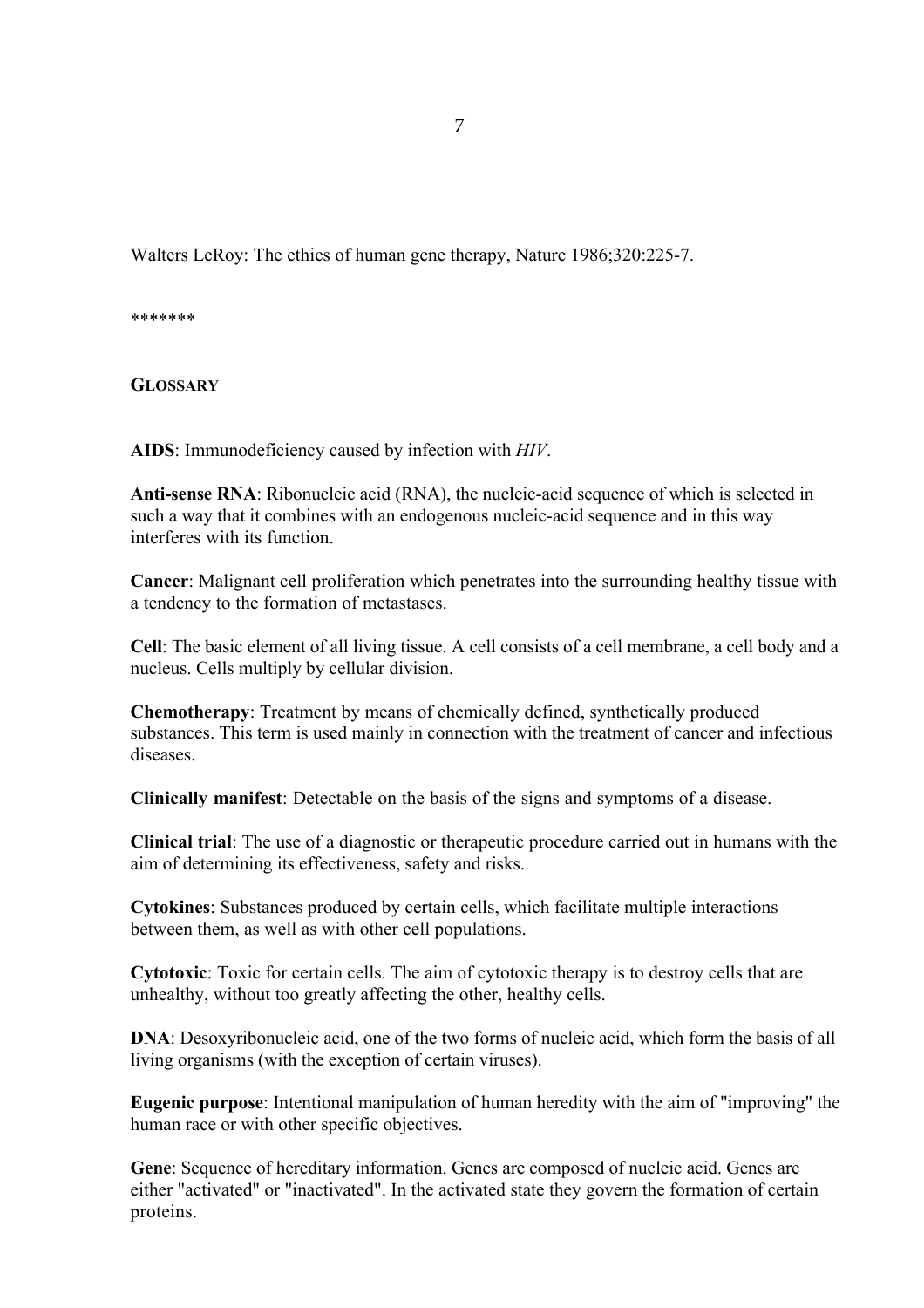**Genetic data**: List of the deviations or absence of deviations observed in the genes of an individual or a family.

**Genetic engineering**: All procedures by which genes can be introduced into cells, activated, inactivated, repaired or destroyed or by which their function can be altered.

**Genetic programme**: Regular course of the activation and inactivation of genes, which governs the development and the life of individual cells, tissues and organs and the complete organism.

**Gene therapy**: Treatment of diseases by means of the repair, introduction or inactivation of certain genes. A definition of the term "gene therapy" is proposed in Chapter 2 ("Area of Application") of these Guidelines.

**Germinal cells**: The entirety of the cells, of which the hereditary substance and the cytoplasm can be passed on to the descendants.

**Hereditary diseases**: Diseases that are passed on by parents to their descendants. In hereditary diseases, deviations from the norm are to be found in one or more genes.

**HIV**: Human immunodeficiency virus, the pathogen of AIDS.

**Hormone**: Messenger-substance produced by certain cells, which triggers certain reactions in other cells.

**Human medicine**: Medicine directed towards humans, in contrast to veterinary medicine.

**Implantation**: Introduction of cells, tissues or organs into an organism, in such a way that they continue to function in the new environment.

**In vitro**: Outside the body, in the test tube.

**Live poliomyelitis vaccine**: Vaccine for the prevention of infantile paralysis, with which a poliomyelitis virus that is weakened but is still capable of proliferation is administered.

**Medical indication**: Conclusion reached on the basis of medical examination to determine the suitability of a certain procedure for the alleviation, treatment or prevention of a disease or condition.

**Nucleic acid**: Important chemical building substance of life, from which the genes are derived. (See also "DNA" and "RNA").

**Nucleic acid sequence**: The sequence, in a specific nucleic acid, of the four basic elements from which all nucleic acids are formed.

**Poliomyelitis:** See Live poliomyelitis vaccine.